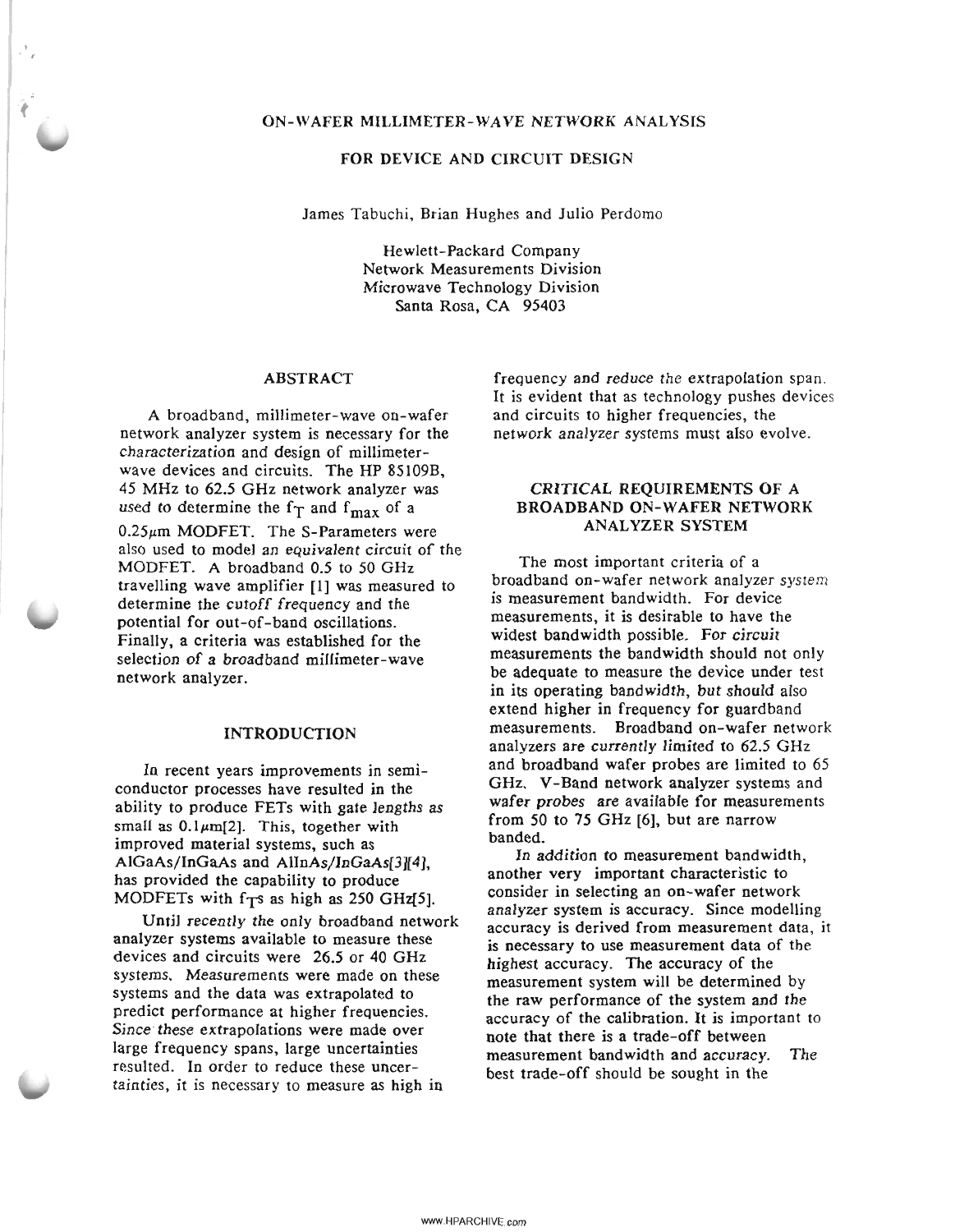selection of a broadband network analyzer system.

For versatility, the network analyzer should support at least the three most common on-wafer calibration techniques: Open-Short-Load-Thru (OSLT), Thru-Reflect-Line (TRL) and Line-Reflect-Match (LRM). The selection of the appropriate technique will depend upon the availability of standards, the wafer probe configuration (fixed vs. moveable probes), and the measurement frequency range (see Figure 1).

| CAL.<br>TYPE | <b>FREQUENCY</b><br><b>RANGE</b>                        | <b>CF KNOWN</b><br><b>STANDARDS</b> | <b>PROBE</b><br><b>STATION</b> | Z٥<br>REF              |
|--------------|---------------------------------------------------------|-------------------------------------|--------------------------------|------------------------|
| QSL T        | PARASITICS LIMIT<br>USE AT HIGHER<br><b>FREQUENCIES</b> | OPEN<br>$4 = SPORT$<br>LOAD<br>THU  | FIXED &<br><b>MOVABLE</b>      | FIXED<br>LOADS         |
| TH.          | LINE STANDARDS<br>$T(X)$ LONG $\leq$ 2 GHz              | ™RU<br>$24N =$<br><b>N LINES</b>    | <b>NOVEABLE</b>                | TRANS.<br><b>LINES</b> |
| LRK          | LIMITED ONLY BY<br>SYSTEM FRED. RANDE                   | THAU<br>$2 =$<br><b>MATCH</b>       | FIXED &<br><b>HOVARLE</b>      | FIXED<br>LOADS         |

Figure 1: A summary of the three most common on-wafer calibration techniques.

As can be seen in Figure 2, the OSLT technique provides good measurement results at low frequencies, but is limited at higher frequencies by the parasitics of the open and the short standards. On the other hand, the TRL technique is adequate at the upper frequencies, but is limited below 1 GHz because the line standards become longer than the maximum probe separation. The LRM calibration technique combines the advantages of TRL and OSLT without their disadvantages  $[7,8]$ .



Figure 2: Measurements of a 15 ps coplanar transmission line using the OSLT and LRM calibration techniques reveals large uncertainties at high frequencies when using the OSLT technique.

Another very important characteristic to consider is calibration stability. The accuracy of the measurements depends not only on the accuracy of the calibration, but on the amount of system drift between calibration and measurements. It is important, therefore, to choose a dependable system that minimizes the effects of drift.

A third important characteristic of a broadband network analyzer is high dynamic range. It is often thought that if high gain devices are to be measured, high dynamic range is unimportant. This is not true, however, because accurate device modelling also requires accurate measurements of the high loss, reverse isolation  $S_{12}$  term. The  $S_{12}$ term is used to determine  $C_{gd}$ , which is then used for calculating the  $f_{\text{max}}$  and gain of the FET.

$$
C_{\text{gd}} = -\text{Im} \frac{-2S_{12}}{(1-S_{11})(1+S_{22})+S_{12}S_{21}}
$$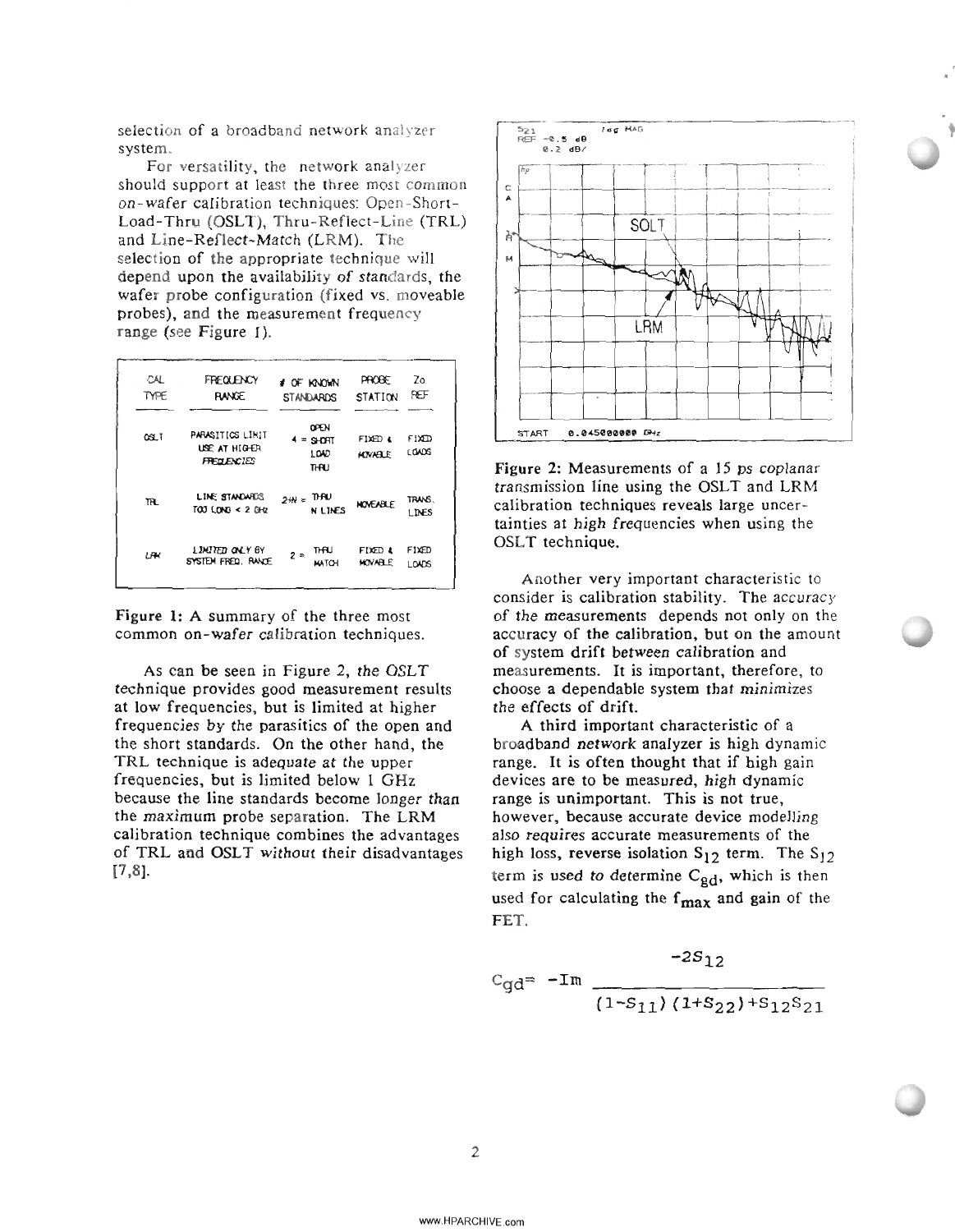|                                                                                                                                 | LOW.<br>DYNAMIC RANGE DYNAMIC RANGE | нісн<br>(NO AVG) (1024 AVG) |
|---------------------------------------------------------------------------------------------------------------------------------|-------------------------------------|-----------------------------|
| S12 Signal                                                                                                                      | $-18.75$ dB                         | -18.75 oB                   |
| Noise floor                                                                                                                     |                                     | $-39.32$ dB $-49.32$ dB     |
| S/N Ratio                                                                                                                       | 20.57 dB                            | 30.57 dB                    |
| S12 Uncertainty $+/- 0.80$ dB $+/- 0.24$ dB                                                                                     |                                     |                             |
| Cgd Uncertainty $\Rightarrow$ $\begin{cases} G_{\text{Amax}} & \text{Uncertainty} \\ f_{\tau} & \text{Uncertainty} \end{cases}$ |                                     |                             |

Figure 3: A comparison of  $S_{12}$  uncertainty with low and high dynamic range.

The effect of dynamic range on the accuracy of the S12 term can be simulated by using measurement averaging. As can be seen in Figure 3. increasing the averaging increases the dynamic range. which yields almost a four-fold decrease in uncertainty.

### HP 85109B NETWORK ANALYZER SYSTEM OVERVIEW

The HP 85109B is a network analyzer system specifically designed for on-wafer measurements of devices and circuits from 45 MHz to 62.5 GHz. This system satisfies all of the above criteria for successful high frequency measurements. Because the HP 85109B system measures higher in frequency than previous systems. it reduces uncertainties resulting from extrapolations of lower frequency data.

The system is based on the high performance HP 851OC and family of test sets and sources (see Figure 4). The system uses an HP 8517A test set for measurements from 45 MHz to 50 GHz and an HP U85104A K09 U-Band test set for measurements from 40 GHz to 62.5 GHz.





The key to the HP 85109B system is a component that combines the ports of the two test sets. This test port combiner takes the microwave and millimeter wave inputs. sends these signals through a frequency selective coupling structure and provides a single broadband output port. Each output port is then connected to a Cascade Microtech WPH-405 (DC-65GHz) probe through a 1.85mm connector cable.

Control software is provided with the HP 85109B system to change frequency bands, guide the user through a calibration sequence, control one of several possible bias supplies and display a single broadband trace to the HP 8510C.

Calibrations are performed on-wafer by using either the Open-Short-Load-Thru (OSLT). Thru-Reflect-Line (TRL) or Line-Reflect-Match (LRM) calibration techniques. Hewlett-Packard and Cascade Microtech have co-developed the LRM technique and have concentrated on making the on-wafer impedance standard substrates compatible with the HP 8510.

To verify the calibration stability of the HP 85109B system. an LRM calibration was performed and measurements were made on a  $0.25 \mu m$  HEMT FET 15 minutes, 6 hours and 22 hours after calibration. Figure 5 shows minimal variation throughout the 22 hour period. Temperature during the evaluation period was maintained to within approximately +-2 degree Celsius.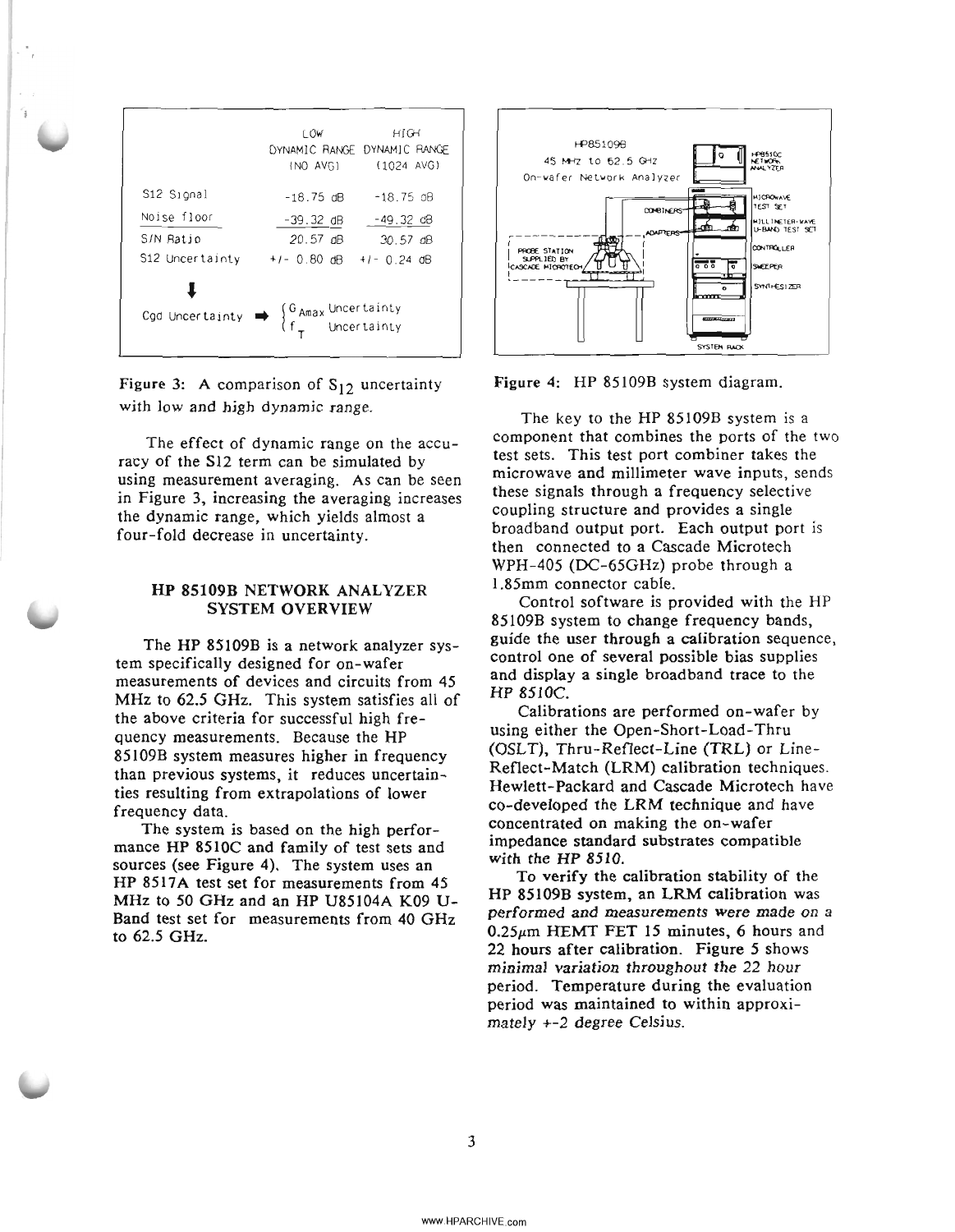

Figure 5:  $S_{11}$  measurements of a HEMT FET made 15 minutes, 6 hours and 22 hours after calibration.

# APPLICATIONS IN THE MODELLING OF A  $0.25 \mu m$  MODFET

One very important application of broadband millimeter test data is for the characterization and modelling of discrete FETs. In this example, the S-Parameters of a  $0.25 \mu m$ gate length by  $122\mu m$  gate width MODFET were measured from 45 MHz to 62.5 GHz. The unmatched MODFET showed  $S_{21}$  gain of 8.9 dB at 45 MHz, with greater than OdB up to 61 GHz, as shown in figure 9 on the following page.



Figure 6:Layout of a  $0.25 \mu m$  T-gate MODFET

The four S-Parameters were then used to calculate the stability factor K, the  $H_{21}$ current gain, and the maximum available gain GAmax versus log frequency, using the equations shown below [9].

$$
K = \frac{1+|D||^{2}-|S_{11}|^{2}-|S_{22}|^{2}}{2|S_{12}S_{21}|},
$$
  
where  $|D|=|S_{11}S_{22}-S_{12}S_{21}|<1$ 

$$
H_{21} = \frac{2S_{12}}{(1-S_{11})(1+S_{22})+S_{12}S_{21}}, \text{ and}
$$

$$
G_{\text{Amax}} = \frac{|S_{21}|}{|S_{12}|} (K - \sqrt{K^2 - 1}),
$$
  
for  $K > 1$ .

The  $H_{21}$  plot can be extrapolated to determine that the  $f<sub>T</sub>$  is approximately 58 GHz. It can also be seen that the FET is not unconditionally stable until about 33 GHz, where the K-factor equals unity. At this point the maximum available power gain can now begin to be calculated. When the  $G_{\text{Amax}}$  curve has a slope of -20 dB/decade the curve can be extrapolated to determine  $f_{\text{max}}$ , which is 98 GHz for this FET. The curve, in this case, approaches a slope of -20dB/decade only at frequencies above 40 GHz. It can be clearly seen that measurements from a 62.5 GHz network analyzer system are critical for fitting the  $G_{\text{Amax}}$  curve accurately.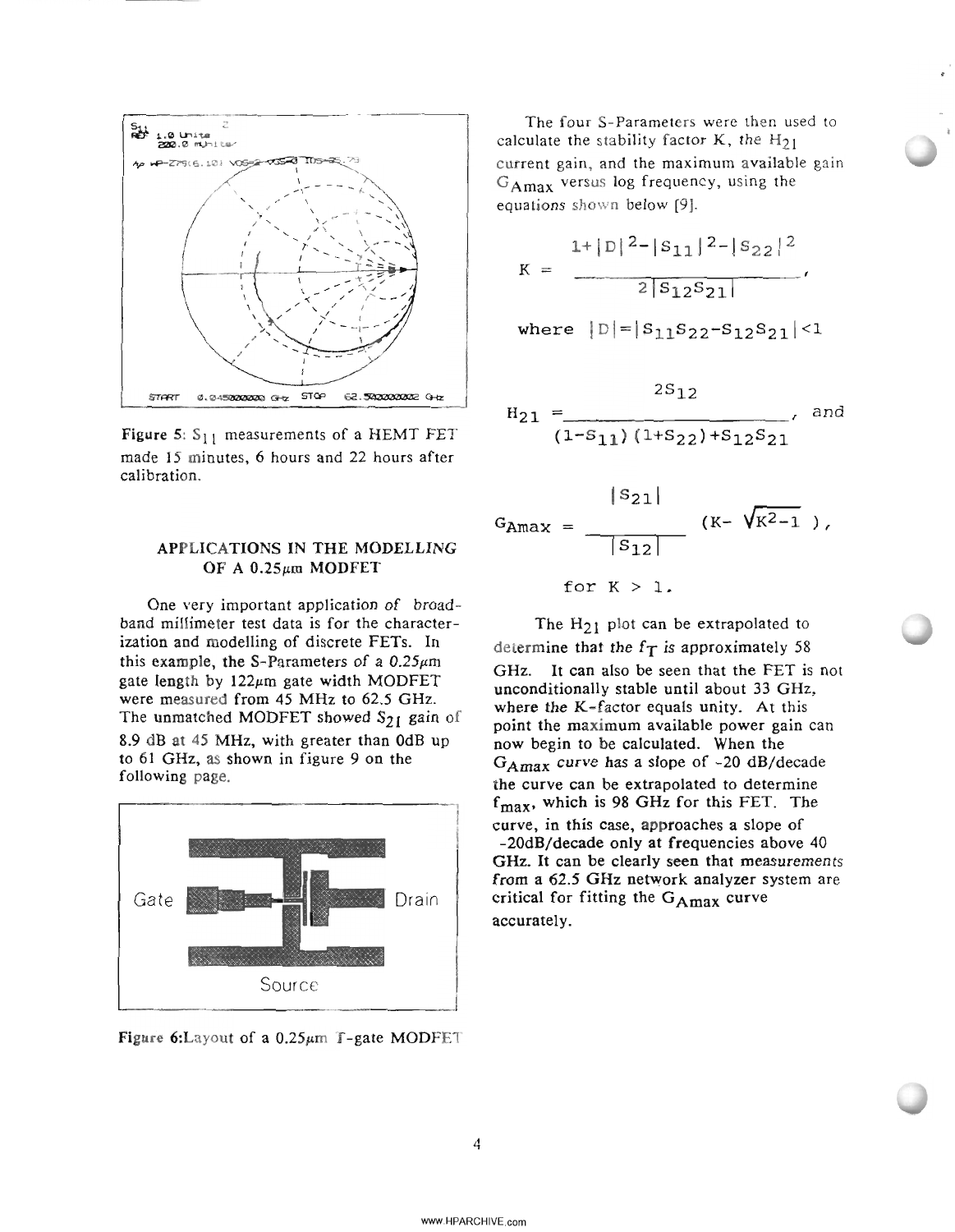

Figure 7: Figures of merit - H21, K-factor and Gma of a 0.25µm MODFET.

The S-Parameter data was also used to extract the small signal model parameters of the MODFET. Results of the parameter extraction are shown below.



Figure 8: Extracted small signal model parameters.

After determining the model parameters, the four S-Parameters were simulated to verify that the model parameters were accurate. Figure 9 shows the very close agreement between measured and modeled S-Parameters.



Figure 9: A comparison of measured versus modelled S-parameters.

# TRAVELLING WAVE AMPLIFIER **CHARACTERIZATION**

A second example of the need for a broadband network analyzer system like the HP 85109B system is in the characterization of a broadband MMIC amplifier. In this case, the performance of a 0.5 to 50 GHz GaAs distributed amplifier was measured. This amplifier uses six cascoded  $0.25\mu m$  gate length by  $44\mu m$  gate width MODFETs.

The HP 85109B system was used to measure the in- and out-of-band characteristics of the MMIC amplifier. As shown in Figure 10, the amplifier has flat gain  $(+/-1dB)$ throughout the design bandwidth. It was also important to measure the out-of-band gain to determine the amount of margin between the upper end of the designed bandwidth and the actual cutoff frequency. This difference provided a feel for how sensitive the performance was to process variations.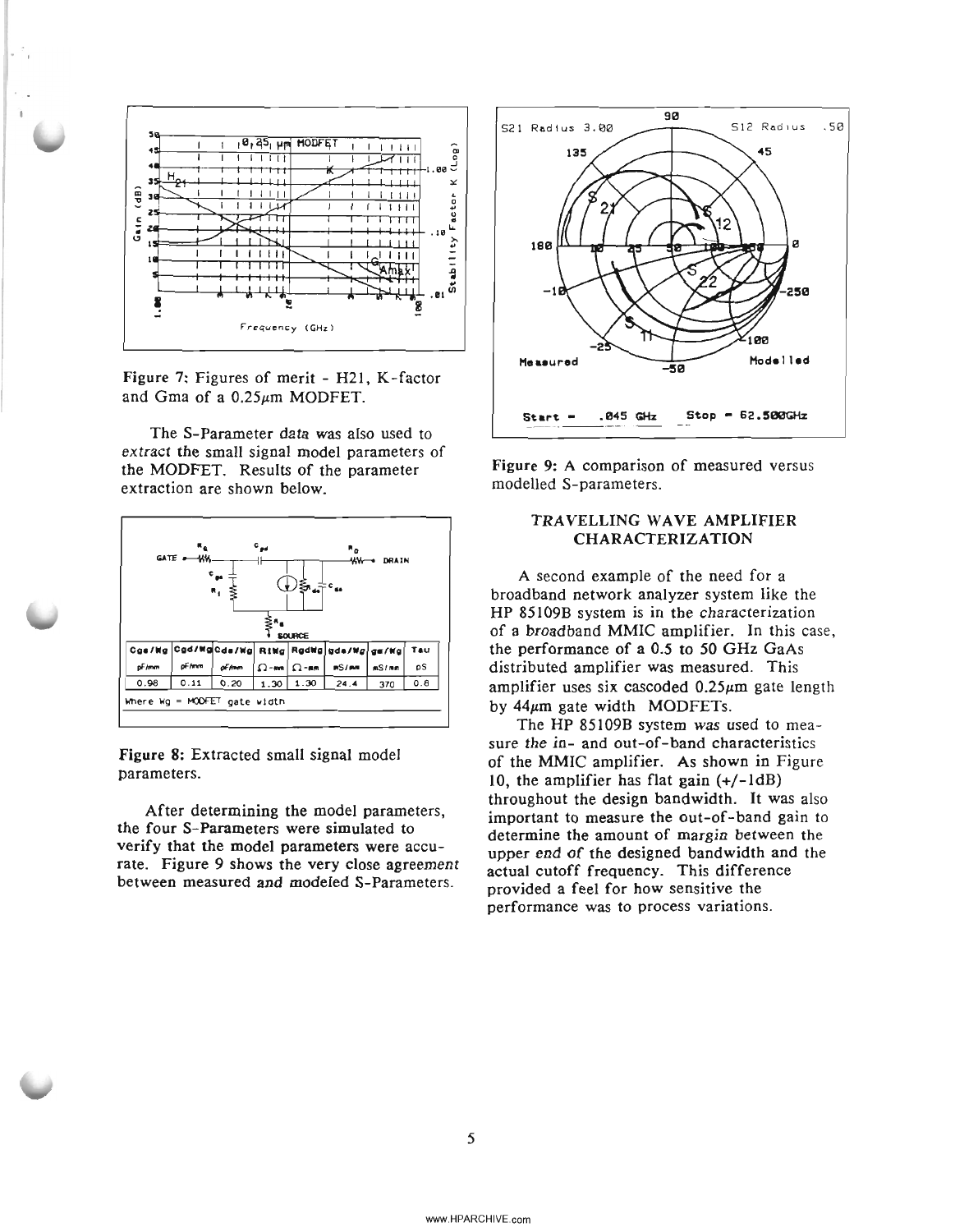

Figure 10:  $S_{21}$  gain measurement of the 0.5 to 50 GHz travelling wave amplifier.

Next. the amplifier was measured to determine its sensitivity to gate bias changes. The gate bias was first set to Vgs=-0.6v to achieve maximum gain. The bias was then changed to Vgs=-0.85v. Figure 11 shows that the amplifier maintained the same general S21 shape up to approximately 55 GHz. changing by only approximately 2 dB. Above 55 GHz the amplifier is very sensitive to changes in bias. changing S21 by more than 7 dB. This measurement has determined that the amplifier is insensitive to bias variations within the design bandwidth. However. if the amplifier is to be used above 55 GHz. care should be used to maintain an accurate gate voltage.



. .

Figure 11: Sensitivity of gain due to a change in gate bias.

The final measurement was made to determine areas of potential oscillation. Oscillations can occur if the output of the amplifier is not well matched to its load. For example, in a typical application. a low pass filter is connected to the output of the amplifier to reduce harmonics. However. since the filter has poor match in its reject band. oscillations can occur due to the rereflections off of the output of the amplifier. The condition for oscillation to occur is as follows:

 $S_{22amp}$  x  $S_{11filter} > 1$ 

Figure 12 shows that the output reflection. S22amp was less than 8.3 dB in the design bandwidth. up to 50 GHz. However. at higher frequencies S<sub>22amp</sub> approaches 0 dB and there is a potential for oscillation to occur. These oscillations could appear in the operating band as a result of mixing with the intended signal.